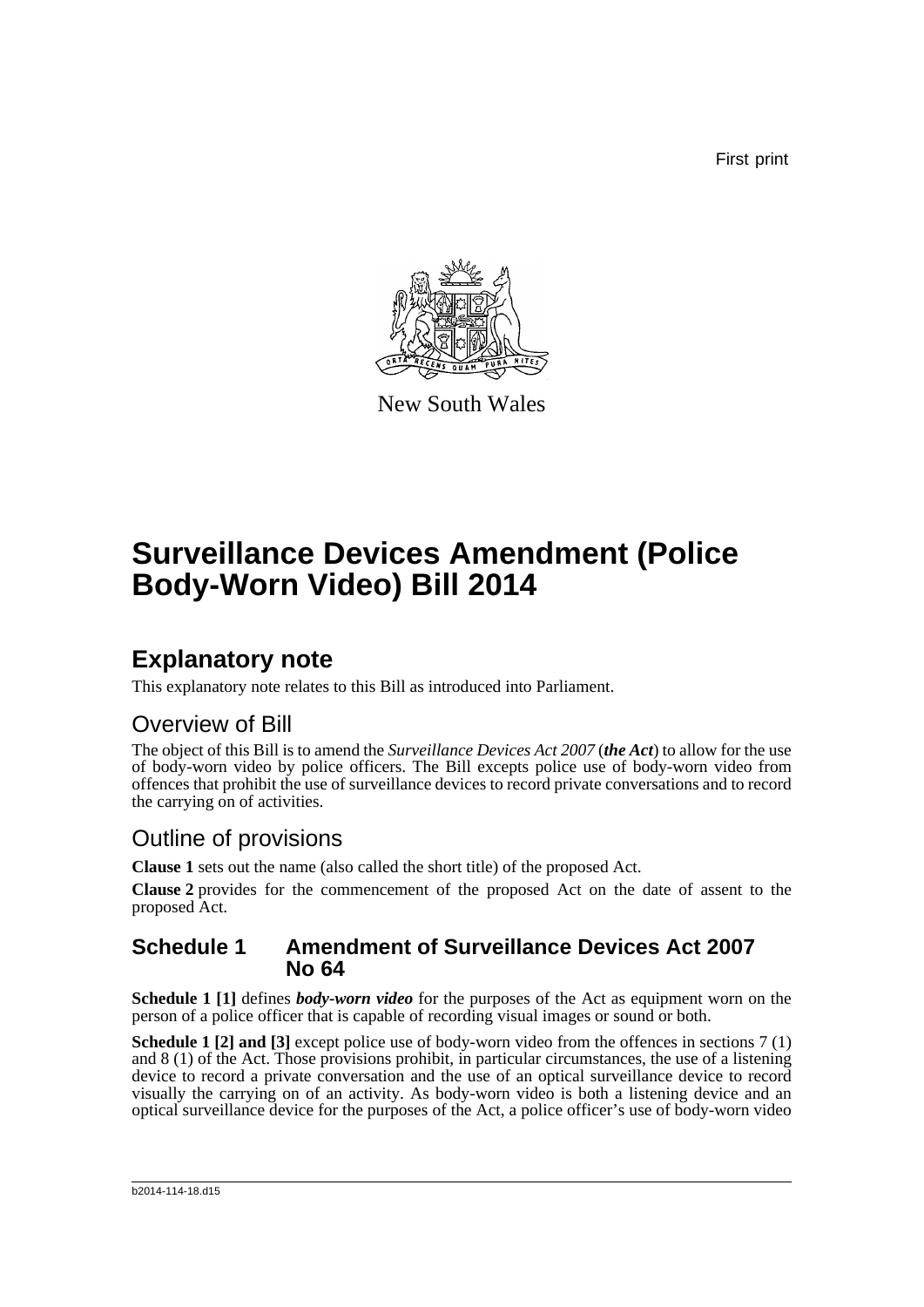in the circumstances described by sections 7 (1) and 8 (1) would constitute an offence without the proposed exceptions.

**Schedule 1 [8]** defines the circumstances in which a police officer's use of body-worn video will not be an offence under section 7 (1) or 8 (1) of the Act. Those circumstances are limited to situations where all of the following apply:

- (a) the police officer is acting in the execution of his or her duty,
- (b) the use of body-worn video is overt (as when, for example, the police officer has informed the person who is to be recorded of the use of body-worn video),
- (c) if the police officer is recording a private conversation, the police officer is in uniform or has provided evidence that he or she is a police officer to each party to the private conversation.

It will also not be an offence if the police officer uses body-worn video inadvertently or unexpectedly to record a private conversation or the carrying on of an activity, or if the police officer's use of body-worn video is incidental to the use of body-worn video that complies with all the requirements set out in paragraphs (a)–(c) above.

**Schedule 1 [4]**, by expanding the definition of *protected information* in section 39 of the Act, widens the scope of existing offences in section 40 in order to prohibit the disclosure of information obtained from the use of body-worn video in accordance with the requirements of Schedule 1 [8]. The disclosure of information obtained otherwise than in accordance with the requirements of Schedule 1 [8] will be prohibited by existing provisions of the Act.

**Schedule 1 [5]** expands an existing aggravated offence in order to prohibit the disclosure of information obtained from the use of body-worn video in accordance with the requirements of Schedule 1 [8] where the person intends to (or knows that, or is reckless as to whether, the disclosure will) prejudice the effective conduct of an investigation into any offence and not merely an indictable offence (as is currently the case with other forms of protected information).

**Schedule 1 [6]** allows information obtained from the use of body-worn video in accordance with the requirements of Schedule 1 [8] to be disclosed in connection with the exercise of a law enforcement function by a member of the NSW Police Force or the education and training of members of the NSW Police Force, or for any purpose prescribed by the regulations. **Schedule 1 [7]** is a consequential amendment.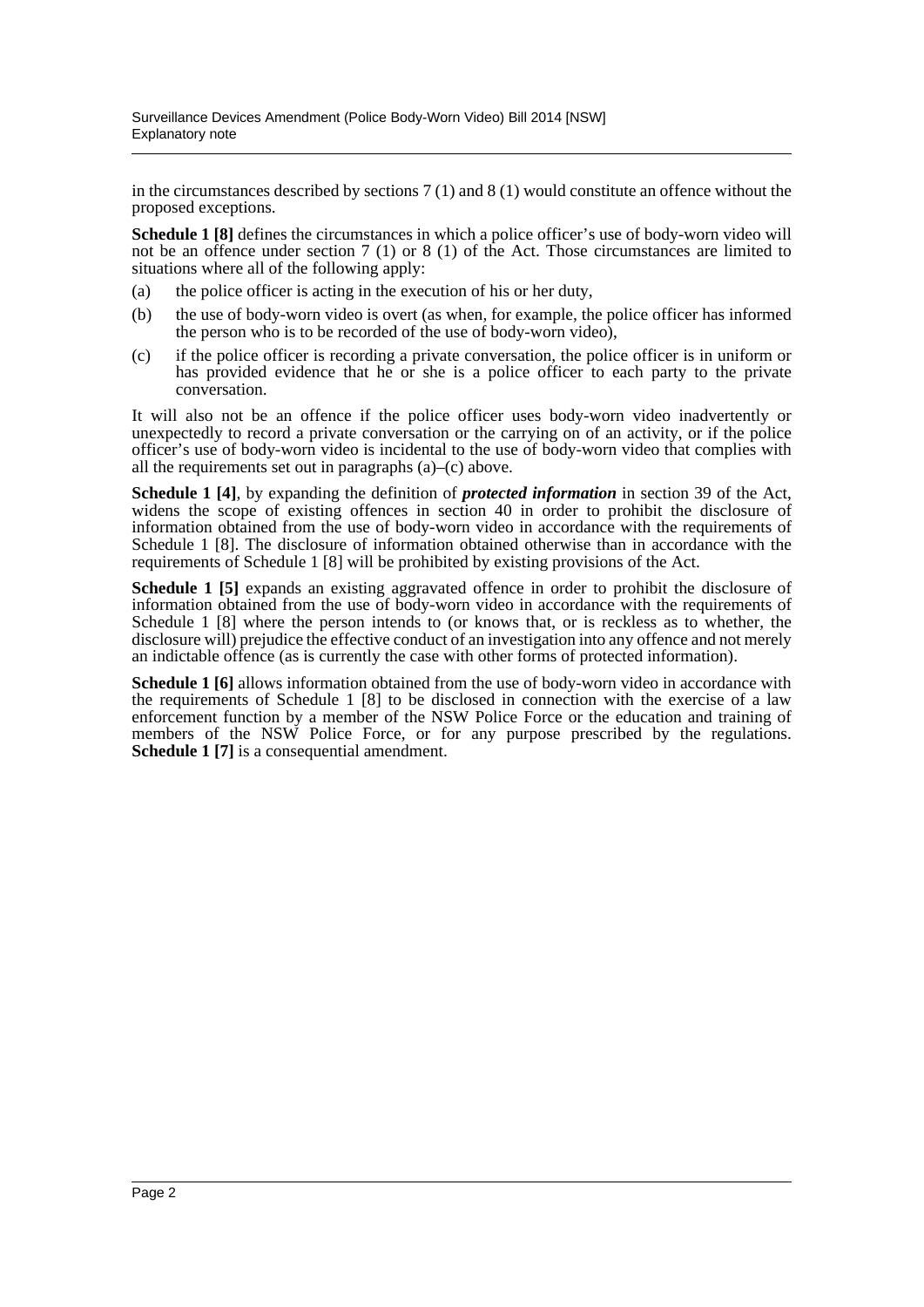First print



New South Wales

# **Surveillance Devices Amendment (Police Body-Worn Video) Bill 2014**

## **Contents**

|   |                                                             | Page          |
|---|-------------------------------------------------------------|---------------|
| 1 | Name of Act                                                 |               |
|   | 2 Commencement                                              | $\mathcal{P}$ |
|   | Schedule 1 Amendment of Surveillance Devices Act 2007 No 64 | 3             |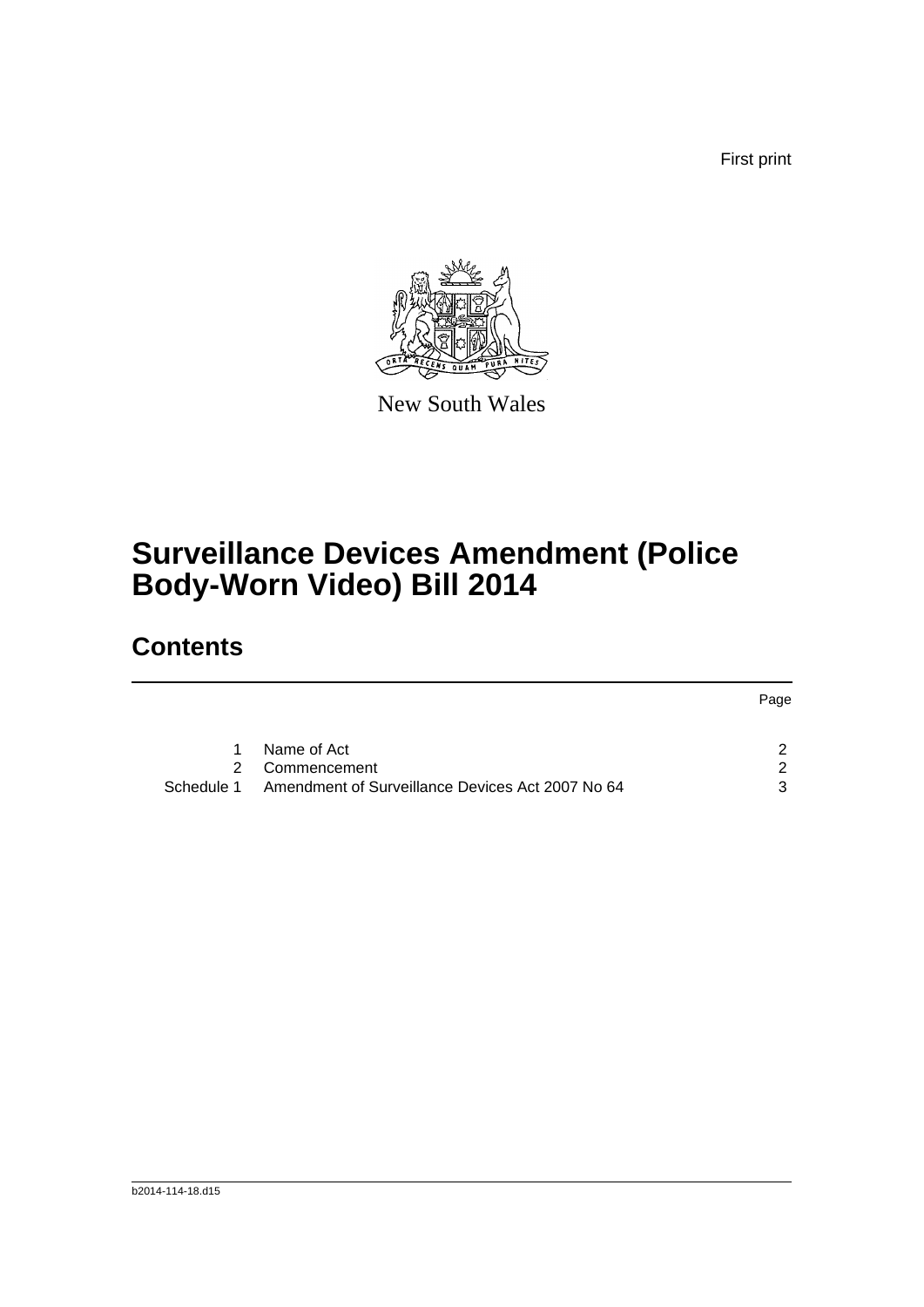

New South Wales

# **Surveillance Devices Amendment (Police Body-Worn Video) Bill 2014**

No , 2014

#### **A Bill for**

An Act to amend the *Surveillance Devices Act 2007* to make provision with respect to the use of body-worn video by police officers.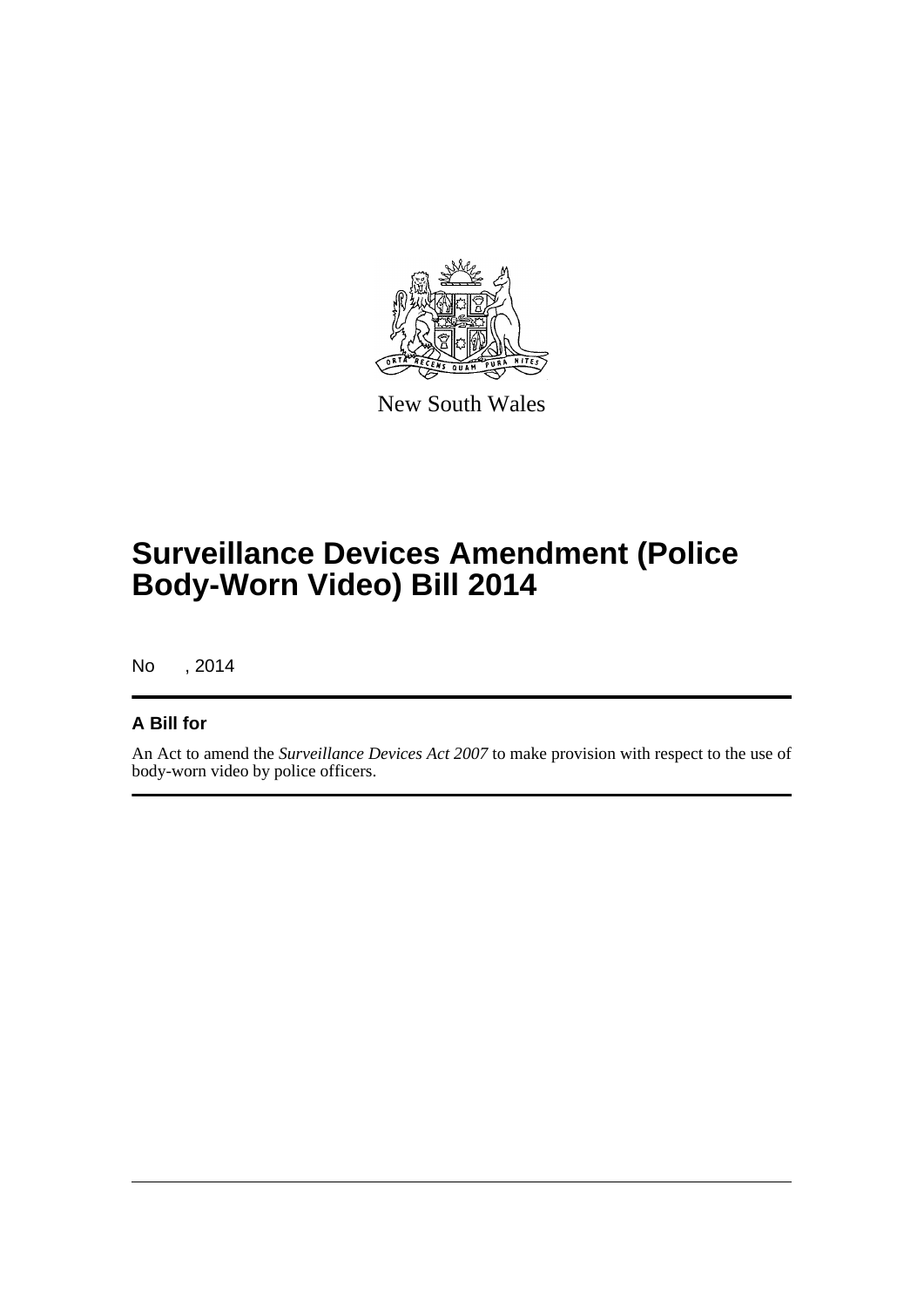<span id="page-4-1"></span><span id="page-4-0"></span>

| The Legislature of New South Wales enacts:                                           |        |  |  |
|--------------------------------------------------------------------------------------|--------|--|--|
| Name of Act                                                                          | 2      |  |  |
| This Act is the Surveillance Devices Amendment (Police Body-Worn Video)<br>Act 2014. | 3<br>4 |  |  |
| Commencement                                                                         | 5      |  |  |
| This Act commences on the date of assent to this Act.                                |        |  |  |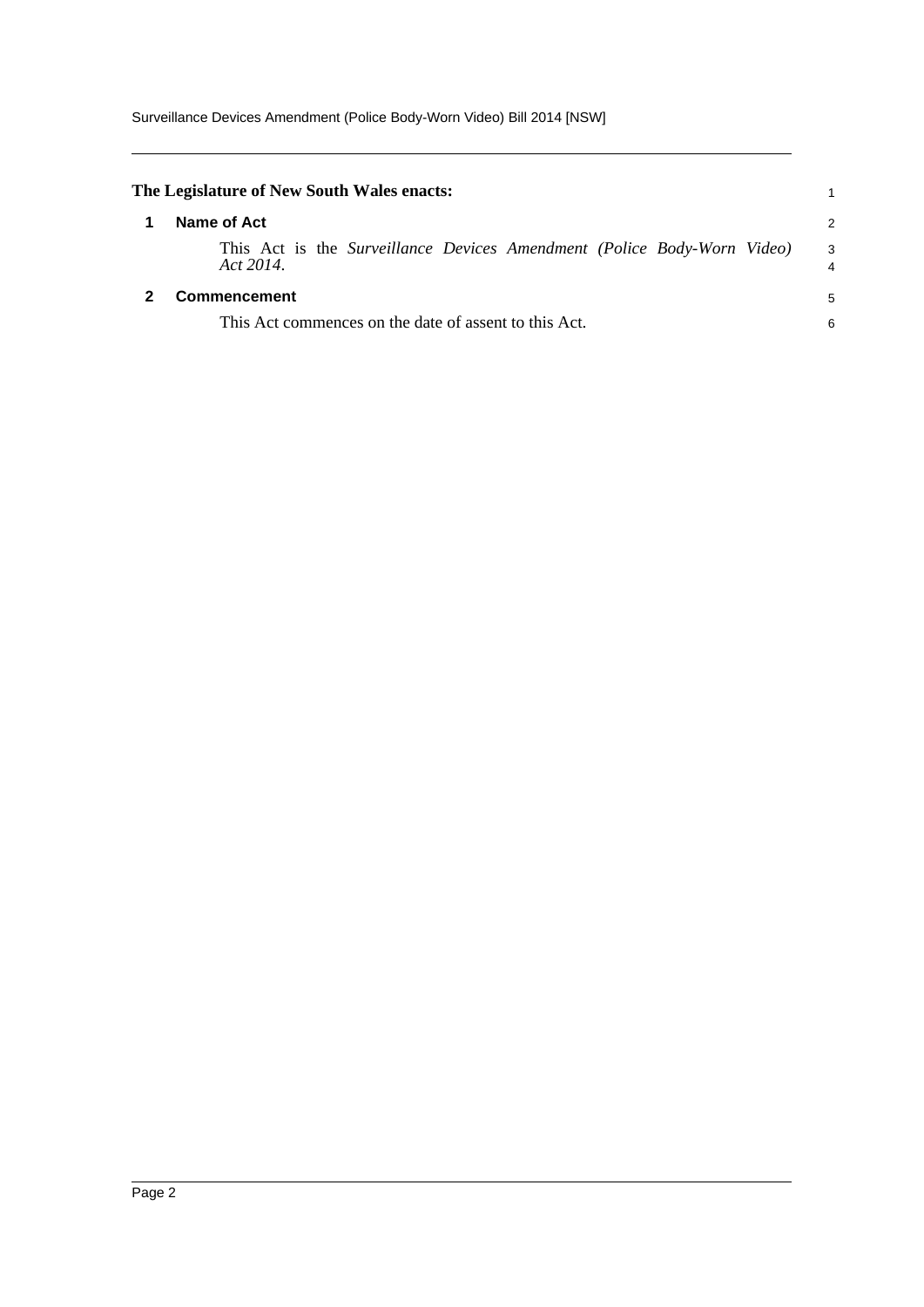<span id="page-5-0"></span>

|       | <b>Schedule 1</b>                                                                                                                             |                                                                                 | <b>Amendment of Surveillance Devices Act 2007</b><br><b>No 64</b>                                                                                                                                                                                               | $\mathbf{1}$<br>$\overline{2}$ |  |  |  |
|-------|-----------------------------------------------------------------------------------------------------------------------------------------------|---------------------------------------------------------------------------------|-----------------------------------------------------------------------------------------------------------------------------------------------------------------------------------------------------------------------------------------------------------------|--------------------------------|--|--|--|
| [1]   | <b>Section 4 Definitions</b>                                                                                                                  |                                                                                 |                                                                                                                                                                                                                                                                 |                                |  |  |  |
|       |                                                                                                                                               | Insert in alphabetical order in section $4(1)$ :                                |                                                                                                                                                                                                                                                                 |                                |  |  |  |
|       | <b>body-worn video</b> means equipment worn on the person of a police officer that<br>is capable of recording visual images or sound or both. |                                                                                 |                                                                                                                                                                                                                                                                 |                                |  |  |  |
| $[2]$ |                                                                                                                                               | Section 7 Prohibition on installation, use and maintenance of listening devices |                                                                                                                                                                                                                                                                 |                                |  |  |  |
|       | Insert after section $7(2)$ (f):                                                                                                              |                                                                                 |                                                                                                                                                                                                                                                                 | 8                              |  |  |  |
|       |                                                                                                                                               | (g)                                                                             | the use, in accordance with section 50A, of body-worn video by a police<br>officer.                                                                                                                                                                             | 9<br>10                        |  |  |  |
| $[3]$ | Section 8 Installation, use and maintenance of optical surveillance devices without<br>consent                                                |                                                                                 |                                                                                                                                                                                                                                                                 |                                |  |  |  |
|       | Insert after section $8(2)$ (e):                                                                                                              |                                                                                 |                                                                                                                                                                                                                                                                 | 13                             |  |  |  |
|       |                                                                                                                                               | (f)                                                                             | the use, in accordance with section 50A, of body-worn video by a police<br>officer.                                                                                                                                                                             | 14<br>15                       |  |  |  |
| [4]   | Section 39 What is protected information?                                                                                                     |                                                                                 |                                                                                                                                                                                                                                                                 |                                |  |  |  |
|       |                                                                                                                                               |                                                                                 | Insert at the end of paragraph (c) of the definition of <i>protected information</i> :                                                                                                                                                                          | 17                             |  |  |  |
|       |                                                                                                                                               |                                                                                 | , or                                                                                                                                                                                                                                                            | 18                             |  |  |  |
|       |                                                                                                                                               | (d)                                                                             | any information obtained from the use, in accordance with section 50A,<br>of body-worn video by a police officer.                                                                                                                                               | 19<br>20                       |  |  |  |
| [5]   | information                                                                                                                                   |                                                                                 | Section 40 Prohibition on use, communication or publication of protected                                                                                                                                                                                        | 21<br>22                       |  |  |  |
|       | Insert before the penalty provision in section 40 $(2)$ :                                                                                     |                                                                                 |                                                                                                                                                                                                                                                                 |                                |  |  |  |
|       |                                                                                                                                               |                                                                                 | If the offence against subsection (1) involves information obtained from the<br>use, in accordance with section 50A, of body-worn video by a police officer,<br>each reference in this subsection to a relevant offence includes a reference to<br>any offence. | 24<br>25<br>26<br>27           |  |  |  |
| [6]   | Section 40 (4A)                                                                                                                               |                                                                                 |                                                                                                                                                                                                                                                                 | 28                             |  |  |  |
|       | Insert after section 40 $(4)$ :                                                                                                               |                                                                                 |                                                                                                                                                                                                                                                                 |                                |  |  |  |
|       | (4A)                                                                                                                                          |                                                                                 | Information obtained from the use, in accordance with section 50A, of<br>body-worn video by a police officer may also be used, published or<br>communicated:                                                                                                    | 30<br>31<br>32                 |  |  |  |
|       |                                                                                                                                               | (a)                                                                             | in connection with the exercise of a law enforcement function by a<br>member of the NSW Police Force, or                                                                                                                                                        | 33<br>34                       |  |  |  |
|       |                                                                                                                                               | (b)                                                                             | in connection with education and training of members of the NSW<br>Police Force, or                                                                                                                                                                             | 35<br>36                       |  |  |  |
|       |                                                                                                                                               | (c)                                                                             | for any purpose prescribed by the regulations.                                                                                                                                                                                                                  | 37                             |  |  |  |
| $[7]$ | <b>Section 40 (5)</b>                                                                                                                         |                                                                                 |                                                                                                                                                                                                                                                                 | 38                             |  |  |  |
|       |                                                                                                                                               |                                                                                 | Insert "or $(4A)$ " after "subsection $(4)$ ".                                                                                                                                                                                                                  | 39                             |  |  |  |